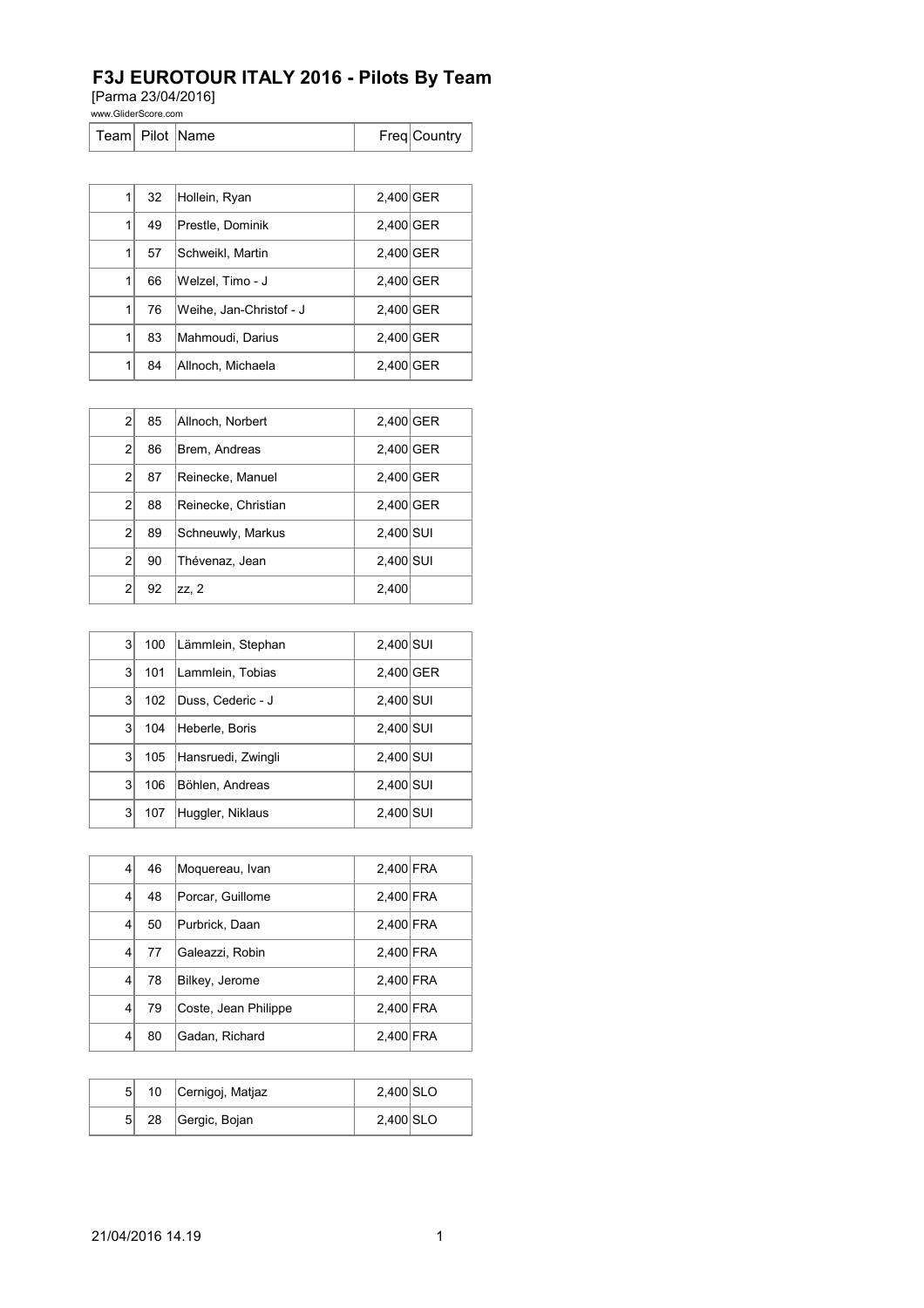## **F3J EUROTOUR ITALY 2016 - Pilots By Team**

[Parma 23/04/2016]

www.GliderScore.com

| Team Pilot Name |  |  |  | Freq Country |
|-----------------|--|--|--|--------------|
|-----------------|--|--|--|--------------|

| 51             | 41 | Marc, Jure           | 2,400 SLO |  |
|----------------|----|----------------------|-----------|--|
| 5 <sup>1</sup> | 42 | Marc, Tilen - J      | 2,400 SLO |  |
| 51             | 94 | Hlastec, Jan         | 2,400 SLO |  |
| 5 <sup>1</sup> | 95 | Stempihar, Oskar - J | 2,400 SLO |  |
| 5              | 96 | zz, 5                | 2,400     |  |

| 6        | 11 | Chekh, Oleksandr    | 2,400 UKR |  |
|----------|----|---------------------|-----------|--|
| $6 \mid$ | 25 | Gavrilko, Vladimir  | 2,400 UKR |  |
| $6 \mid$ | 26 | Generali, Giuseppe  | 2,400 ITA |  |
| 6        | 59 | Sholom, Nikita - J  | 2,400 UKR |  |
| 6        | 63 | Truffo, Thomas      | 2,400 ITA |  |
| 6        | 97 | Petrenko, Sergii    | 2,400 UKR |  |
| 6        | 98 | Petrenko, Aleksandr | 2,400 UKR |  |

| 7 | 2  | Aramini, Alessandro - J | 2,400 ITA |  |
|---|----|-------------------------|-----------|--|
| 7 | 4  | Bebi, Alessandro        | 2,400 ITA |  |
| 7 | 5  | Bebi, Tommaso           | 2,400 ITA |  |
| 7 | 6  | Begnozzi, Leonardo - J  | 2,400 ITA |  |
| 7 | 27 | Generali, Marco         | 2,400 ITA |  |
| 7 | 45 | Menozzi, Francesco      | 2,400 ITA |  |
| 7 | 53 | Salvigni, Marco         | 2,400 ITA |  |

| 8 | 7  | Bonafede, Roberto    | 2,400 ITA |  |
|---|----|----------------------|-----------|--|
| 8 | 8  | Camporini, Stefano   | 2,400 ITA |  |
| 8 | 12 | Comanducci, Maurizio | 2,400 ITA |  |
| 8 | 39 | Lombardo, Paolo      | 2,400 ITA |  |
| 8 | 44 | Mazza, Roberto       | 2,400 ITA |  |
| 8 | 81 | Rodenghi, Emanuele   | 2,400 ITA |  |
| 8 | 82 | Ganassi, Simone      | 2,400 ITA |  |

| 9  | 18  | Gallizia, Alberto  | 2,400 ITA |  |
|----|-----|--------------------|-----------|--|
| 9  | 20  | Gallizia, Carlo    | 2,400 ITA |  |
| 91 | -21 | Gallizia, Filippo  | 2,400 ITA |  |
| 9  | 22  | Gallizia, Giovanni | 2,400 ITA |  |